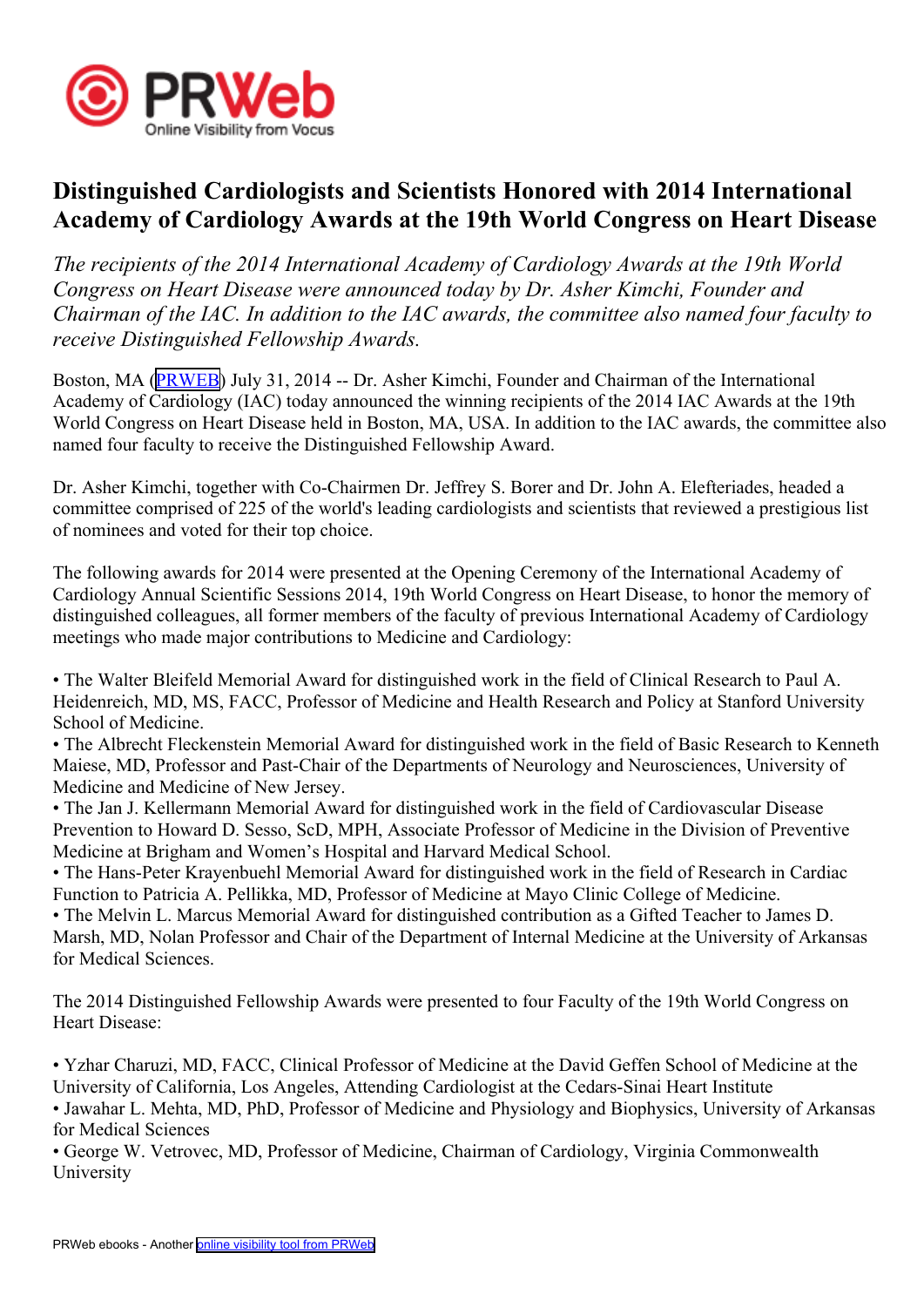

• Nathan D. Wong, PhD, FACC, Professor and Director, University of California, Irvine Heart Disease Prevention Program

The Opening Ceremony and Awards Presentations were chaired by Dr. Jeffrey S. Borer, Professor of Medicine; Chief, Division of Cardiovascular Medicine, SUNY, Downstate Medical Center, Brooklyn NY; Chairman, IAC Scientific Executive Committee and Dr. John A. Elefteriades, William W.L. Glenn Professor of Surgery, Director, Yale Center of Thoracic Aortic Disease at Yale University and Yale New-Haven Hospital; Member, IAC Scientific Executive Committee.

The following members of the Scientific Executive Committee of the IAC also took par<sup>t</sup> in the Awards Ceremony:

• Prof. Naranjan S. Dhalla, Distinguished Professor at the Faculty of Medicine, University of Manitoba, Winnipeg, Canada

• Dr. Dr. Laurence Sperling, Professor of Medicine (Cardiology) at the Emory University School of Medicine, President of the American Society for Preventive Cardiology

Other members of dais included:

- Dr. John B. Gordon, President of the California Chapter of the American College of Cardiology
- Dr. Kenneth Rosenfield, President of the Massachusetts Chapter of the American College of Cardiology

The Eighth H.J.C. Swan Memorial Lecture at the Opening Ceremony of the International Academy of Cardiology Annual Scientific Sessions 2014, 19th World Congress on Heart Disease, was delivered by Nanette K. Wenger, M.D., Professor of Medicine in the Division of Cardiology, Emory University School of Medicine, Atlanta, Georgia, USA on the topic of "Gender Disparity in Coronary Heart Disease: Bias, Biology, or Both?"

Dr. Kimchi comments, "The International Academy of Cardiology is dedicated to the advancement of global research in cardiovascular medicine through the suppor<sup>t</sup> of scientific meetings and publications."

In his opening remarks, Dr. Kimchi commented, "Over the pas<sup>t</sup> 25 years, the World Congress on Heart Disease has been an outstanding meeting for aspiring young researchers to presen<sup>t</sup> their research and interact with senior investigators in <sup>a</sup> relaxed and convivial atmosphere."

Dr. Kimchi added, "The faculty of the Congress has repeatedly attested to the high quality of the research presented in these scientific sessions and the excellent interchange of ideas that transpires at each meeting."

The World Congress on Heart Disease, the annual scientific session of the International Academy of Cardiology, provides the opportunity for <sup>a</sup> comprehensive overview of current concepts and future directions in cardiovascular medicine.

"We are delighted by the interest which has been shown in this year's Congress from clinicians and investigators from 53 countries around the globe. The 512 oral and poster presentations for this congress were carefully selected by the Scientific Abstract Review Committee from over 800 submitted abstracts," said Dr. Kimchi.

Dr. Asher Kimchi, the Founder and Chairman of the World Congress on Heart Disease, is an internationally renowned pioneering cardiologist, <sup>a</sup> former flight surgeon in the Israeli Air Force, and the Founder and Chairman of the International Academy of Cardiology. Dr. Kimchi is the Clinical Chief of the Division of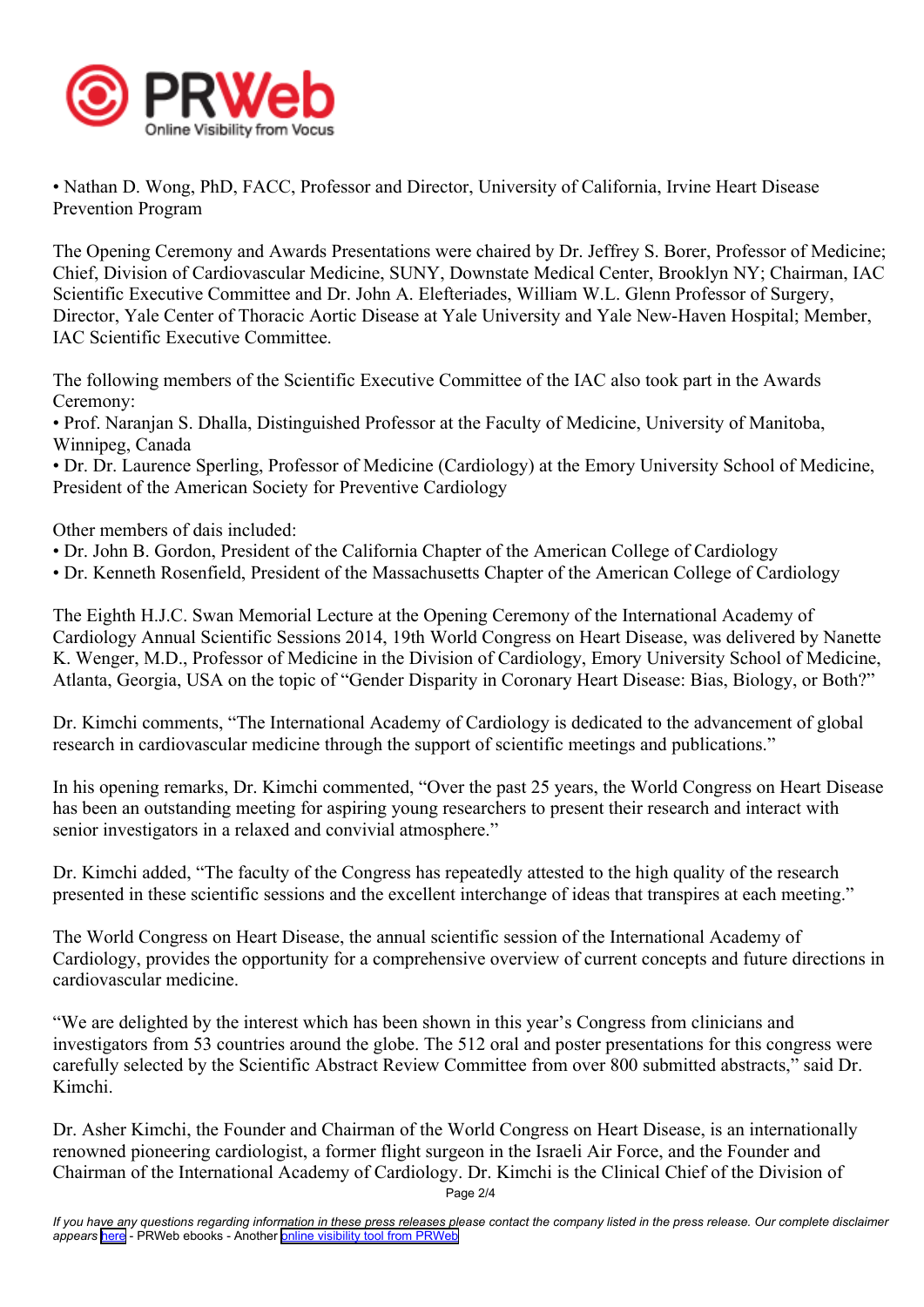

Cardiology and the Medical Director of the Preventive and Consultative Heart Center of Excellence at the Cedars-Sinai Heart Institute in Los Angeles, CA, USA. Dr. Kimchi holds the academic title of Clinical Professor of Medicine at Cedars-Sinai Medical Center and at David Geffen School of Medicine at UCLA. He is <sup>a</sup> Past-President of the American Heart Association, Los Angeles County Division.

Dr. Kimchi has been involved in medical education for many years. During the pas<sup>t</sup> 25 years Dr. Kimchi has served as organizer and chairman of 21 large international congresses on Heart Failure and Heart Disease. He is editor of eleven cardiology books, his scientific articles on the diagnosis and treatment of coronary artery disease and congestive heart failure have appeared in many prestigious peer review journals, and he has served on the editorial boards of several leading journals. In 2010 he was elected as <sup>a</sup> Fellow of the International Academy of Cardiovascular Sciences.

The International Academy of Cardiology Annual Scientific Sessions 2015, 20th World Congress on Heart Disease, will be held in Vancouver, BC, Canada, July 24-27, 2015.

For more information on the scientific program, abstract submission, registration, accommodation and exhibition, please contact: International Academy of [Cardiology](http://www.CardiologyOnline.com): PO Box 17659 Beverly Hills, CA 90209, USA tel (310) 657 8777 fax (310) 659 4781 klimedco(at)ucla(dot)edu <http://www.CardiologyOnline.com>

Press inquiries: Cirina Catania klimedco(at)ucla(dot)edu 310-657-8777